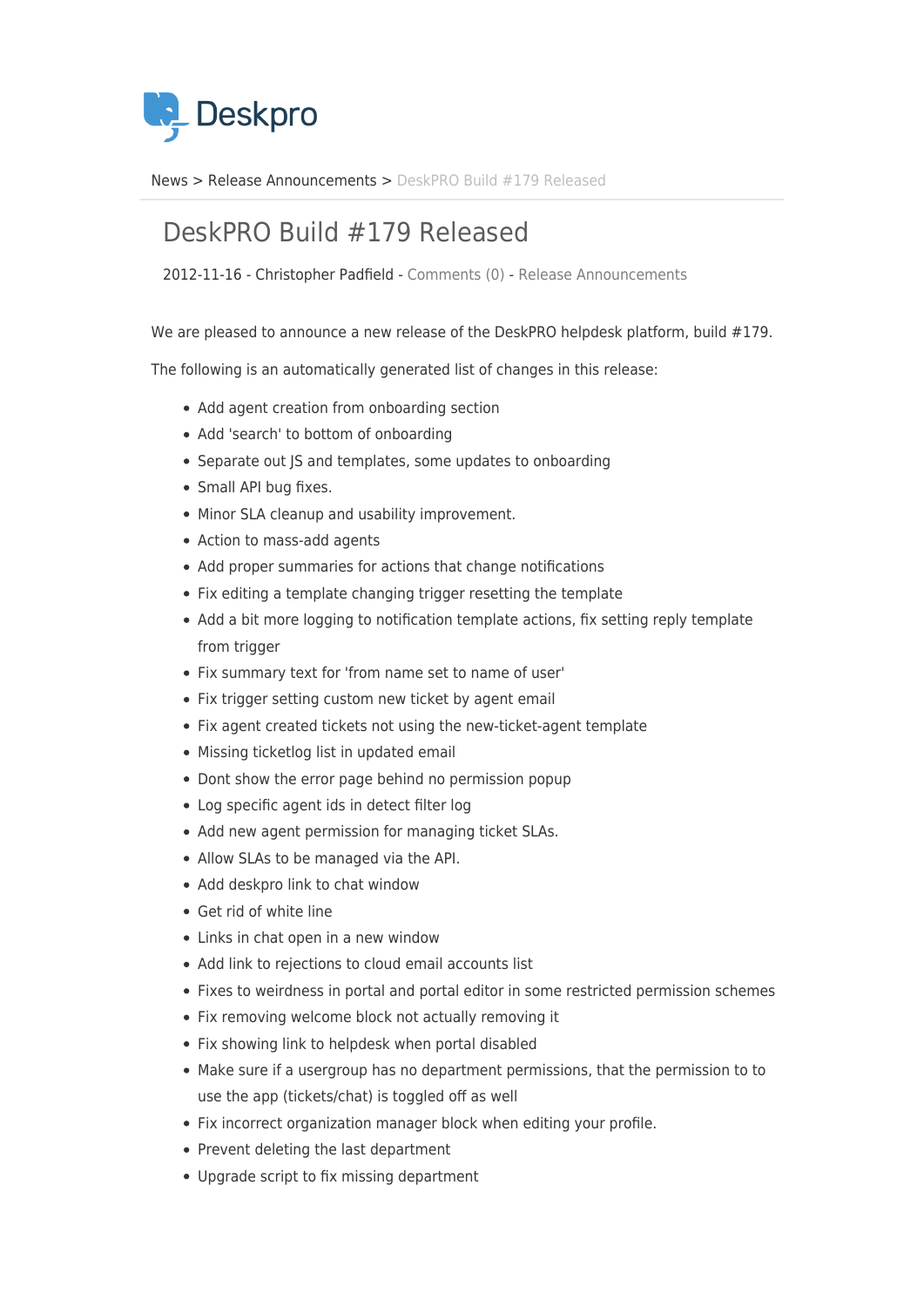- Simple count() method on Connection class
- Prevent moving tickets into chat deps when deleting a department
- Fix selecting the correct value of a two level select in certain cases.
- Ensure that the SLA section is only refreshed once per set of messages.
- Double check that the RTE is still initialized before attempting to access the editor.
- Show standard ajax error if failed during ticket reply submit
- Fix phrase from context notice
- Fix message size being compared after message being read
- Log cron run times
- Add dismissable onboarding list to admin dash
- Update the SLA lists to display the tickets in order of their SLA severity and how soon the next stage is going to trigger. Display the next SLA trigger time on the list if displaying SLA info.
- Update the SLA list display as soon as a ticket might need to be removed from/added to it or updated.
- Add SLAs to filter criteria.
- Make the SLA counts in the agent view only reflect SLA timers that are "currently ticking" (awaiting user/agent or just agent, depending on SLA type, and requirements not completed). Also, improve updating of SLAs dynamically when various ticket changes happen.
- Make the SLA counts on the left column lighter and differentiate for when there is a ticket in a warning/fail state and there isn't.
- Add shift+t to jump to the top of current tab
- Replace optionbox on tasks with slightly modified select2
- Fix popovers not firing activate event
- Fix pressing 'enter' with a complete email address to select user on newticket not properly setting the user in the form, making the form complain about no user being selected.
- Fix 'Template' row on newticket not properly hiding if none enabeled for selected department
- More responsive scroll when replybox changes. Also improve efficiency of scrollbar update by ignoring areas that arent currently visible, getting rid of closure loop
- Small tweak to welcome box style
- Fix position of new feedback counter
- (future proof) sendUpdates in QueryListener shouldnt queue up other updates
- Add ticket logs when SLA status or completion changes.
- Stop state saver when submitting new article to prevent state being saved even while article is sent off for submit
- Add inline contact form to admin
- Cleanup 'welcome back' box in admin
- Use same template editor for email 'layout' templates